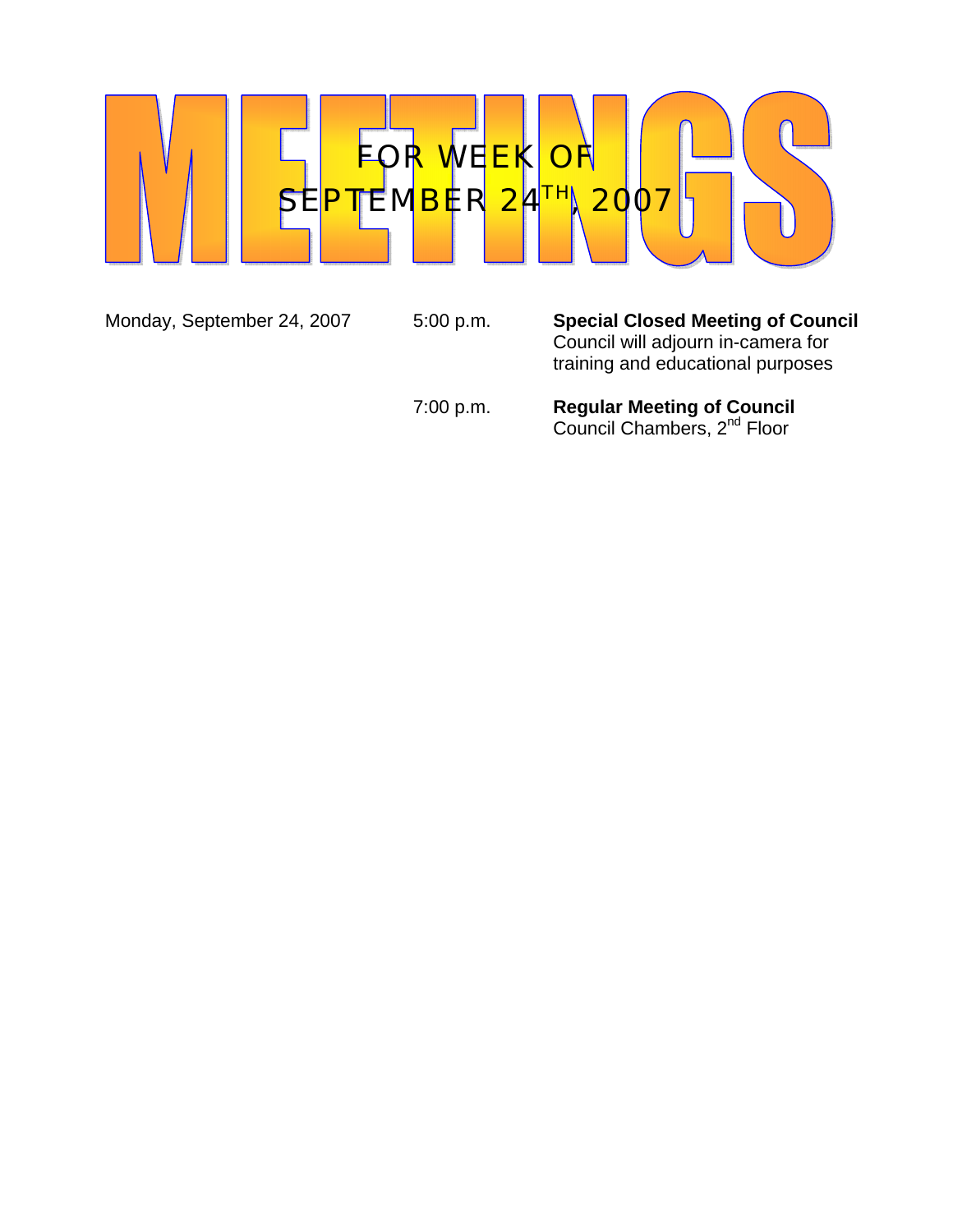# **THE CORPORATION OF THE CITY OF NORTH BAY REGULAR MEETING OF COUNCIL HELD MONDAY, SEPTEMBER 24TH, 2007**

# **PUBLIC PRESENTATIONS:**

## **PUBLIC MEETING MINUTES:**

Monday, September 10, 2007

## **CLOSED MEETING MINUTES (available for Council viewing in the Clerk's Office):**

Monday, September 10, 2007

## **COMMITTEE REPORTS:**

None

#### **CORRESPONDENCE:**

- 1. Letter from Maureen Boldt dated September 4, 2007 re Resignation from Planning Advisory Committee (C01/2007/APPTS/GENERAL).
- 2. Letter from William Parfitt dated August 29, 2007 and report from M.B. Burke dated September 13, 2007 re Amendment to Firearms Discharge By-Law No. 38-93 (C00/2007/BYLAW/FIREARMS).
- 3. Report from M.B. Burke dated September 17, 2007 re 9-1-1 Service (A09/2007/ 911/PROTOCOL).
- 4. Accounts (F14/2007/EOIR/GENERAL).
- 5. Accounts for Royal Bank (F14/2007/EOIR/GENERAL).
- 6. Report from J. Manning/B.A. Rogers dated September 18, 2007 re Tender 2007-97, Installation of equipment on a fire vehicle (F05/2007/FIRE/PR84).
- 7. Report from A. Cox dated September 12, 2007 re Downtown Roads and Sidewalk Maintenance Program (F05/2007/PUBWO/PR57RD).
- 8. Letter from Ontario 9-1-1 Advisory Board dated August 1, 2007 and report from M.B. Burke dated September 18, 2007 re Financial assistance (M03/2007/DONAT/ GENERAL).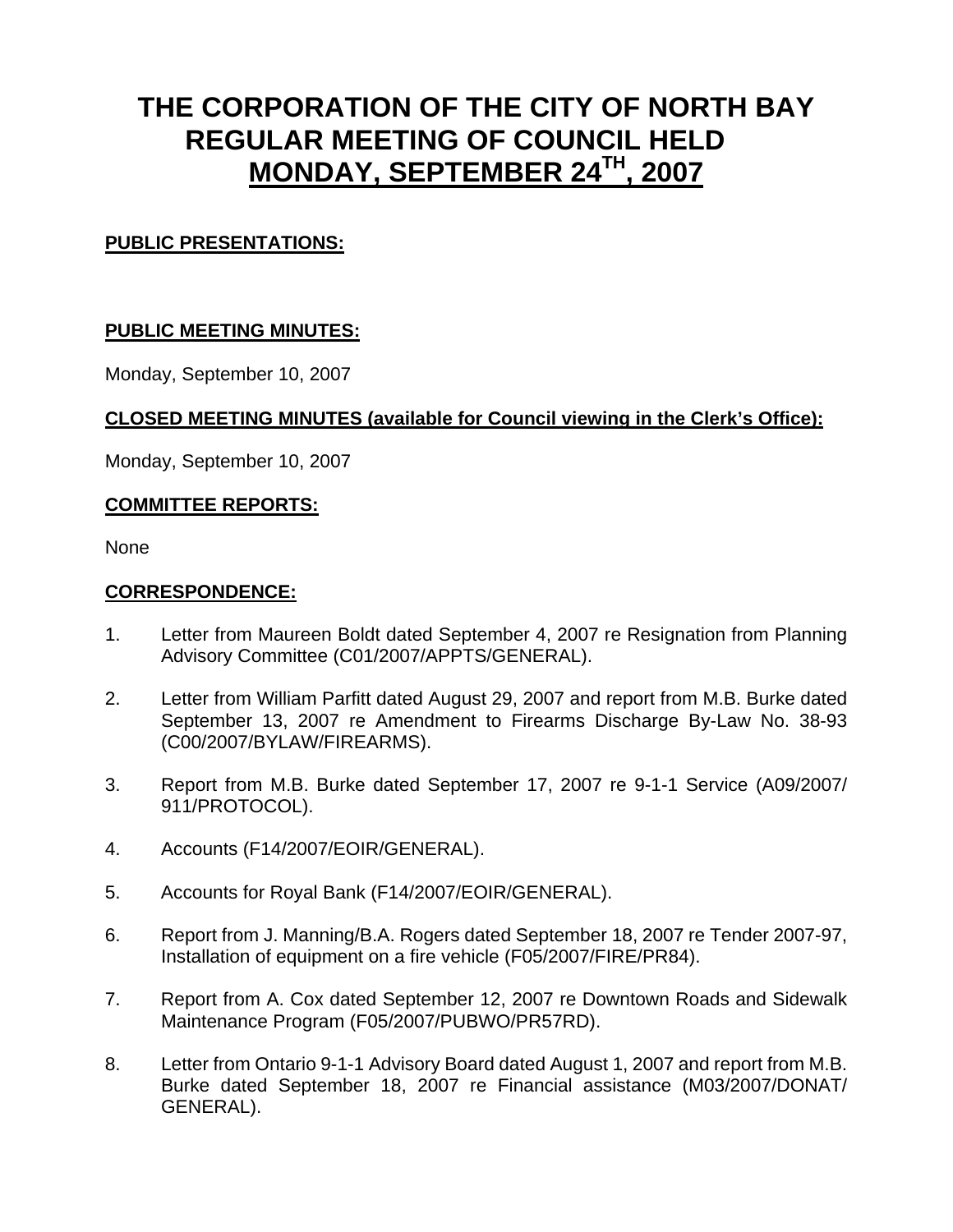9. Report from D.G. Linkie dated September 19, 2007 re Municipal representative on the North Bay-Mattawa Source Protection Committee (E00/2007/NBMSP/GENERAL).

### **BY-LAWS FOR CONSIDERATION:**

#### **General Government - First, Second and Third readings:**

By-Law No. 2007-188 to deem Lot 262, Plan 57 as not being subject to Part Lot Control pursuant to Section 50(7) of the *Planning Act.*

By-Law No. 2007-189 to authorize the sale the CN Right-of-Way lands in the block bounded by Durrill, Copeland, Bell and Jane Streets to the abutting owner - Ronald Perrin.

By-Law No. 2007-193 to authorize the 2007 Asphalt Resurfacing Program.

By-Law No. 2007-194 to authorize property acquisitions on McKeown Avenue for road widening purposes.

By-Law No. 2007-195 to appoint a Deputy Mayor.

By-Law No. 2007-197 to authorize the sale of lands to 2148197 Ontario Inc. (Birch's Road - Niroc Construction Ltd.).

By-Law No. 2007-198 to authorize the sale of lands to 6421041 Canada Limited (Birch's Road - North Bay Machining Centre Inc.).

By-Law No. 2007-200 to approve an expropriation in the nature of an easement (Main Street to the McIntyre Street parking garage).

#### **Engineering & Works - First, Second and Third readings:**

By-Law No. 2007-196 to execute an Agreement with Miller Paving Limited relating to surface treatment of various roads.

By-Law No. 2007-199 to execute an Agreement with Sifto Canada Corp. relating to the supply of highway coarse bulk salt.

#### **MOTIONS:**

| <b>Councillor Mayne</b>        | re | <b>Affordable Housing Options</b> |
|--------------------------------|----|-----------------------------------|
| <b>Councillor Vaillancourt</b> |    | Breach of Procedural By-Law       |